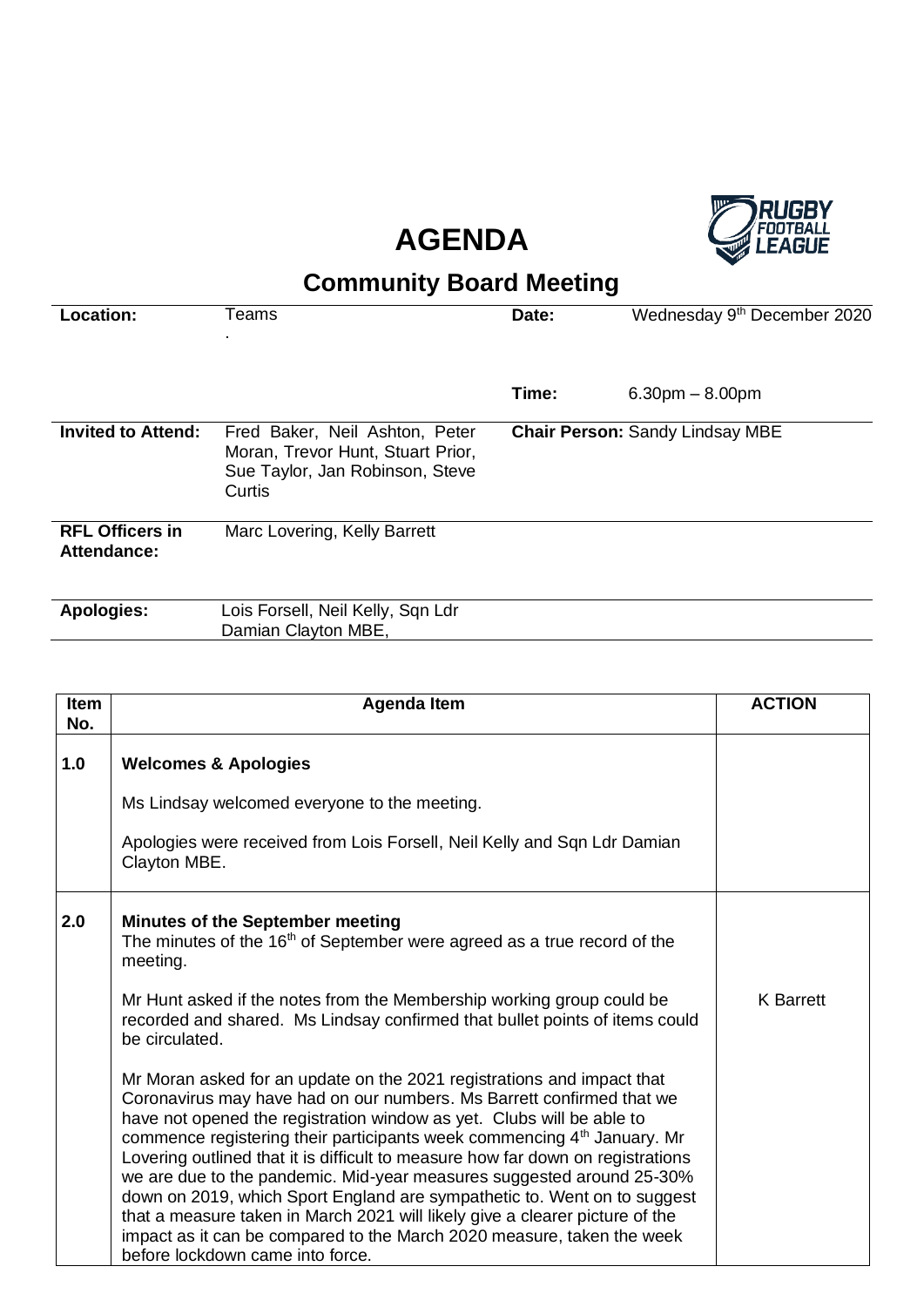|     | Mr Moran asked if coaching courses are to recommence. Mr Lovering<br>confirmed that the Coaching department are looking to get these back up<br>and running in the New Year.                                                                                                                                                                                                                                                                                                                                                                                                                                                                                                                                                                                                                                                                                                                                                                |                  |
|-----|---------------------------------------------------------------------------------------------------------------------------------------------------------------------------------------------------------------------------------------------------------------------------------------------------------------------------------------------------------------------------------------------------------------------------------------------------------------------------------------------------------------------------------------------------------------------------------------------------------------------------------------------------------------------------------------------------------------------------------------------------------------------------------------------------------------------------------------------------------------------------------------------------------------------------------------------|------------------|
| 3.0 | <b>Matters Arising</b><br>Action Tracker review was shared with the meeting. Ms Barrett presented for<br>each individual action.                                                                                                                                                                                                                                                                                                                                                                                                                                                                                                                                                                                                                                                                                                                                                                                                            |                  |
|     | 1) Whole Game Board – Working Group on 16 <sup>th</sup> November. Meeting minutes<br>will be made available on SharePoint. Ms Barrett highlighted the key items<br>that were discussed at the meeting.                                                                                                                                                                                                                                                                                                                                                                                                                                                                                                                                                                                                                                                                                                                                      | <b>K</b> Barrett |
|     | 2) Offers and Tools for Participants to get involved – Mr Brindle provided an<br>update on the development of Ages and Stages of Rugby League. This project<br>aims to make relevant information available to the participant without<br>overwhelming them with information about the whole game for example, a<br>parent of an U7s player does not need information around Talent Pathways.<br>These pieces of information will be turned into visual infographics and<br>resources that can be accessed by Community Clubs and Participants.<br>Meeting shown examples of infographics that have already been produced, to<br>give an idea of the format and consistent branding used, a link to an animation<br>explaining X League was also provided by Mr Brindle. There will be a series<br>of videos produced early next year to help generate excitement and aimed at<br>getting people re-engaged or newly engaged with the sport. |                  |
|     | Ms Robinson asked if material can be made available for review by<br>Community Board before it is released publicly. When would the RFL require<br>feedback from members regarding the materials?                                                                                                                                                                                                                                                                                                                                                                                                                                                                                                                                                                                                                                                                                                                                           |                  |
|     | Mr Brindle outlined that materials will be made available on SharePoint for<br>members of Community Board to peruse and review. The aim is for the<br>majority to be available by the 11 <sup>th</sup> December and for the materials to go live<br>in January so feedback would be welcomed throughout the remainder of<br>December.                                                                                                                                                                                                                                                                                                                                                                                                                                                                                                                                                                                                       | <b>ALL</b>       |
|     | Mr Baker asked if the materials will be adaptable so that content can be<br>adapted by clubs to meet their needs or will it be a link to the central RFL<br>website.                                                                                                                                                                                                                                                                                                                                                                                                                                                                                                                                                                                                                                                                                                                                                                        |                  |
|     | Mr Brindle stated that the intention is for the materials to be available on<br>SharePoint to be downloaded by clubs and used as required. The RFL realise<br>that people consume and access media/information in many different ways<br>and the aim is to help clubs to share the materials as easily as possible. The<br>information will be area and age specific so clubs can choose and adapt what<br>information is shared with participants based on their individual needs.                                                                                                                                                                                                                                                                                                                                                                                                                                                         |                  |
|     | Mr Prior asked about the target market for the materials and how the<br>resources will be made available and promoted.                                                                                                                                                                                                                                                                                                                                                                                                                                                                                                                                                                                                                                                                                                                                                                                                                      |                  |
|     | Mr Brindle outlined that there are specific materials for schools, but the target<br>is for materials to be spread far and wide. The material is aimed to be used by<br>Community Clubs to help promote the game and increase participation. The<br>materials will be available through the RFL website and SharePoint and will<br>be promoted through various channels depending on the target market for<br>each resource.                                                                                                                                                                                                                                                                                                                                                                                                                                                                                                                |                  |
|     | Primary Rugby League Issues - Carried forward to 2021, as previously<br>3)                                                                                                                                                                                                                                                                                                                                                                                                                                                                                                                                                                                                                                                                                                                                                                                                                                                                  |                  |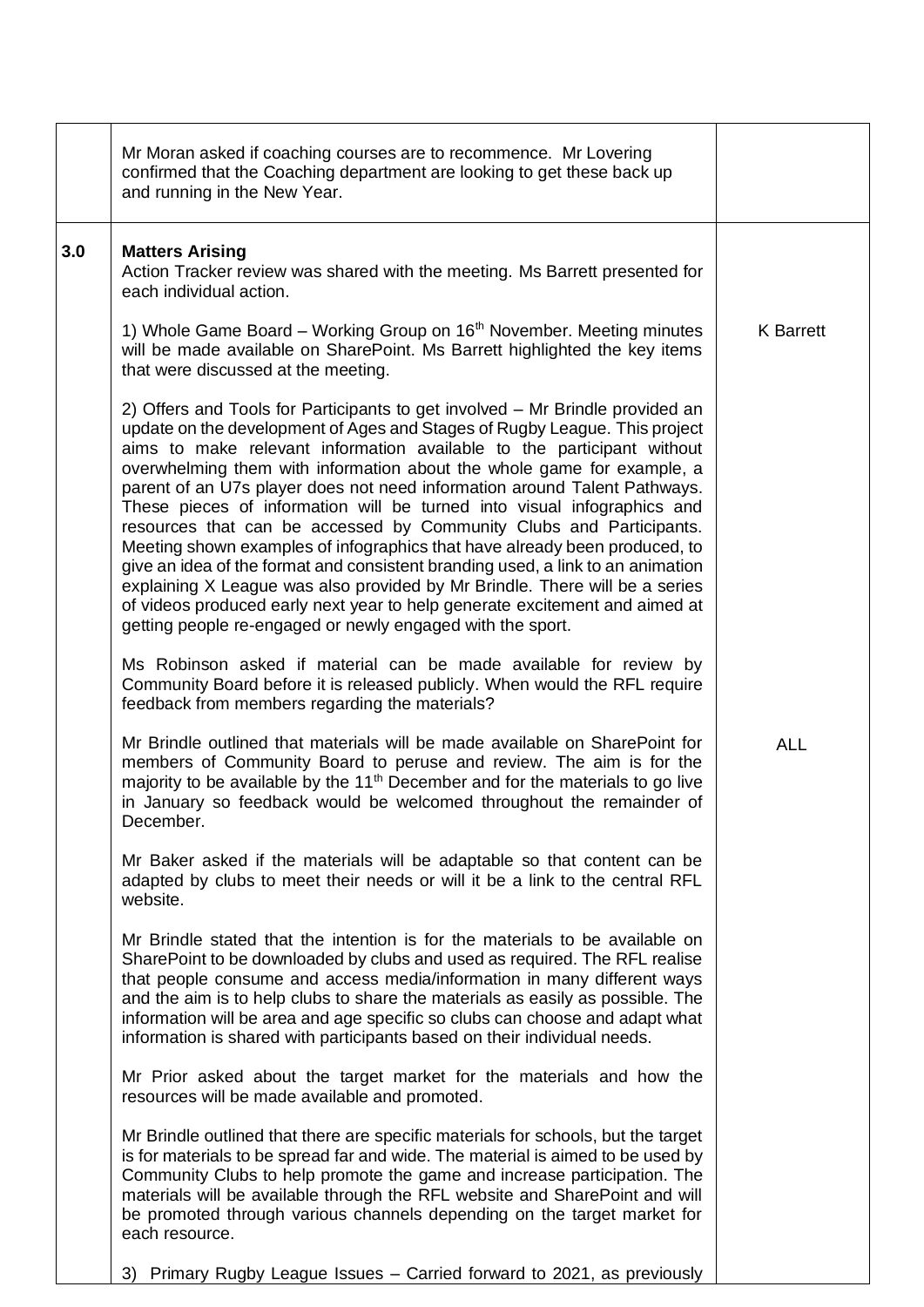|     | agreed.                                                                                                                                                                                                                                                                                                                                                                                                                                                                                                                              |  |
|-----|--------------------------------------------------------------------------------------------------------------------------------------------------------------------------------------------------------------------------------------------------------------------------------------------------------------------------------------------------------------------------------------------------------------------------------------------------------------------------------------------------------------------------------------|--|
|     | 4) Game Wide Review Tracker – All actions from the Game Wide Review have<br>been picked up in Community Strategy Work for 2021 onwards and will be<br>carried forward into next year.                                                                                                                                                                                                                                                                                                                                                |  |
| 4.0 | Post RLWC2021 Activity                                                                                                                                                                                                                                                                                                                                                                                                                                                                                                               |  |
|     | Ms Lindsay introduced the item and highlighted that the key focus is ensuring<br>that we have mechanisms and offers in place to capitalise on and maximise<br>the increased interest for Rugby League that is expected on the back of the<br>World Cup. This item is to stimulate some thoughts and ideas from the<br>members of Community Board and ask them to start thinking about this<br>further. Floated the idea of forming a Working Group to focus on this area.                                                            |  |
|     | Mr Prior would be interested in being involved in discussions and help come<br>up with ideas. Would like to get people involved in face-to-face discussions as<br>it is felt they would be more productive than a zoom meeting for brainstorming.<br>Ms Lindsay agreed with this although pointed out that this would likely be after<br>January if Covid cases rise again post-Christmas.                                                                                                                                           |  |
|     | Mr Hunt would be happy to get involved with the media aspect of this. Keen<br>to get involved in discussions and help use connections with clubs to develop<br>ideas.                                                                                                                                                                                                                                                                                                                                                                |  |
|     | Mr Baker is anxious that we ensure that in the developing areas of the sport<br>all stakeholders in the game are working together and coordinating their<br>efforts. On the back of the fantastic work in the Community Game by staff and<br>clubs, Mr Baker feels that themes should focus on family and community to<br>highlight the fantastic work that is done around the game. Trying to ensure<br>there are offers for all ages alongside each other to reflect the fact that the<br>World Cups will be alongside each other. |  |
|     | Mr Lovering highlighted the plans to create promotional videos focussing on<br>the Community Game. The aim is to focus on the family and community<br>aspects of the sport/clubs as well as the usual promotion of the on-field<br>product.                                                                                                                                                                                                                                                                                          |  |
|     | Mr Brindle outlined the preliminary plans for the video series in the early part<br>of the year. The on-pitch action sells itself, so the focus is on the 'special'<br>aspect of the sport, the family and community aspects of clubs and the sport.<br>Focussing on how our sport helps each other and those in their local<br>communities. Building in elements of the World Cup as well to promote the<br>sport.                                                                                                                  |  |
|     | Mr Hunt asked if there is budget for the World Cup to help brand the clubs<br>such as linking a club badge with the World Cup logo to increase engagement<br>and signposting to the community clubs.                                                                                                                                                                                                                                                                                                                                 |  |
|     | Mr Brindle outlined that the RLWC team will be rolling out the 'Friends of the<br>World Cup' scheme in the New Year. Went on to state that the use of the logo<br>may be difficult as the RLWC team are very careful with how and where the<br>logo is being used but that there have been discussions, which are ongoing,<br>around how the World Cup can work with Community Clubs to promote the<br>tournament and the sport.                                                                                                     |  |
|     | Ms Lindsay said that Tracey Power will be invited to the next meeting to                                                                                                                                                                                                                                                                                                                                                                                                                                                             |  |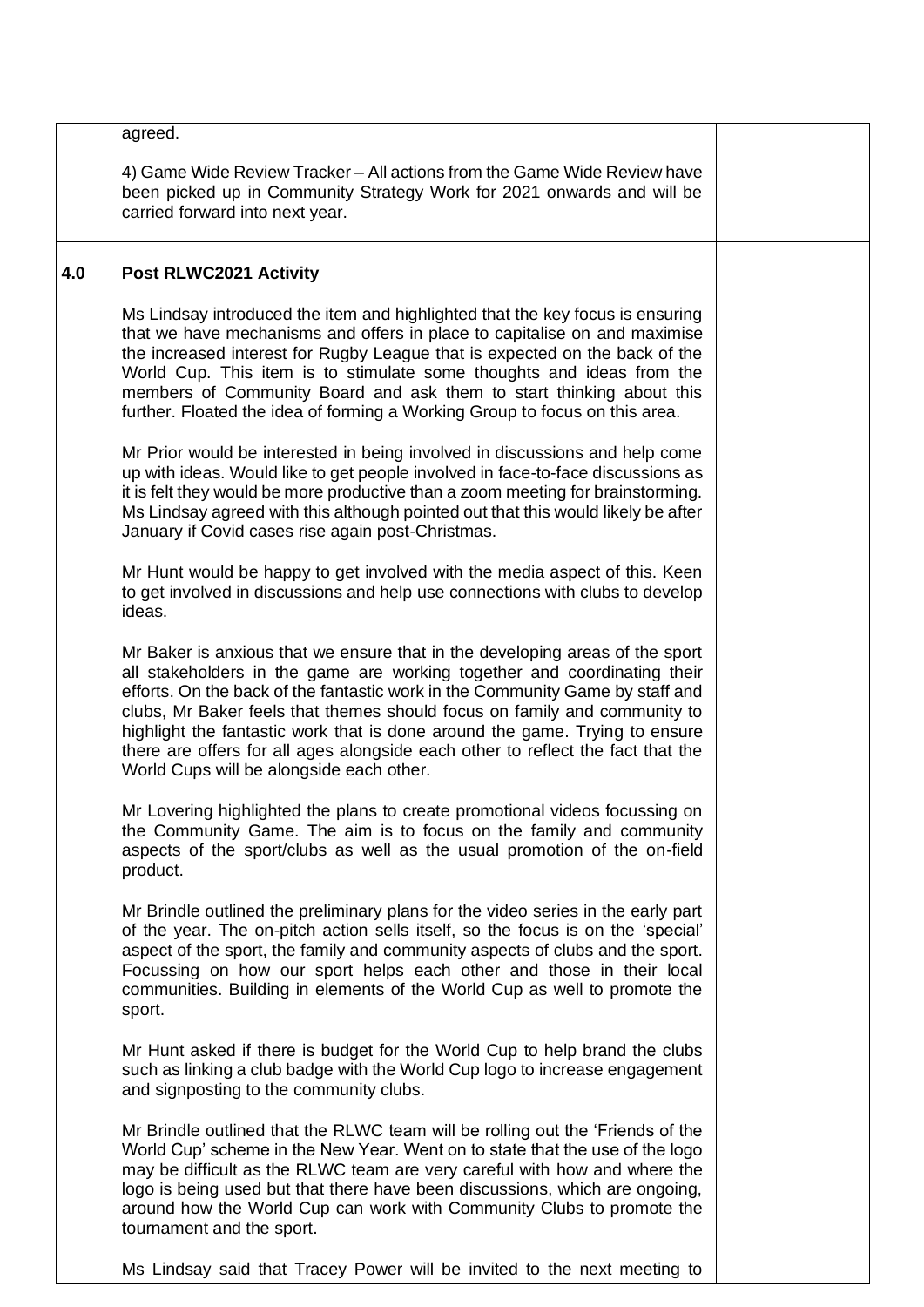| discuss ideas and thoughts on this and legacy in general.                                                                                                                                                                                                                                                                                                                                                                                                                                                                                                                                                                                                                                                                                                                                                           | <b>K</b> Barrett |
|---------------------------------------------------------------------------------------------------------------------------------------------------------------------------------------------------------------------------------------------------------------------------------------------------------------------------------------------------------------------------------------------------------------------------------------------------------------------------------------------------------------------------------------------------------------------------------------------------------------------------------------------------------------------------------------------------------------------------------------------------------------------------------------------------------------------|------------------|
| Ms Robinson highlighted the challenge of the World Cup ending at a time<br>when the Rugby League season is over, and the Rugby Union season is<br>building back up. Concerned that there needs to be plans in place to capitalise<br>on the immediate upturn in interest and reduce the chance of people who want<br>to try rugby ending up in Union clubs instead.                                                                                                                                                                                                                                                                                                                                                                                                                                                 |                  |
| Mr Baker suggested that the 'Inspired by' branding for the World Cup could be<br>expanded to be used by all clubs as a part of branding. Mr Brindle outlined<br>that the 'Friends of the World Cup' branding is along those lines of thought.<br>Went on to highlight the monetisation of the World Cup brand and the World<br>Cup team trying to protect their brand to enhance the commercial benefits to<br>the sport.                                                                                                                                                                                                                                                                                                                                                                                           |                  |
| Mr Lovering highlighted that all host towns and cities have groups that are<br>meeting regularly to discuss how to maximise the positive impact of the World<br>Cup and steering people towards Rugby League. The only issue at the<br>moment, is that council-led groups have been somewhat disrupted by furlough<br>and re-deployments due to Covid. Mr Brindle highlighted that the work is due<br>to step up in January and start making an impact in the lead up to the World<br>Cup. Ideally, work would have started this year but has been disrupted by the<br>pandemic.                                                                                                                                                                                                                                    |                  |
| Mr Moran suggested that we need to provide some form of winter offer to<br>capitalise on the World Cup, in some form or another. Mr Lovering suggested<br>working with Foundations, who already offer indoor activities during the winter<br>months. Went on to highlight that we need to be careful with winter offers in<br>order to maximise positive experiences, using the example of an eight year<br>old's first experience of RL being on a snowbound pitch in December and the<br>child being put off from trying again as a result of the experience.                                                                                                                                                                                                                                                     |                  |
| Mr Moran suggested that forward planning is key with regards to facilities and<br>central activities to ensure we don't miss out. Asked about activities before the<br>tournament as well.                                                                                                                                                                                                                                                                                                                                                                                                                                                                                                                                                                                                                          |                  |
| Mr Lovering highlighted that the World Cup Team are leading on pre-<br>tournament activation and that activity for post-tournament in host areas will<br>be planned in advance. Went on to highlight the need to map out delivery<br>based on capacity, it is envisaged that the World Cup Team will be supported<br>by the RFL staff in the running of the tournament so that needs to be taken<br>into consideration when planning activity during and immediately after the<br>tournament. Schools and Education will be in season so may be an area of<br>focus.                                                                                                                                                                                                                                                |                  |
| Mr Prior echoed the message on schools and suggested that these<br>discussions are what the Working Group can be set up to develop further.                                                                                                                                                                                                                                                                                                                                                                                                                                                                                                                                                                                                                                                                         |                  |
| Mr Ashton stated that the school game would be at the regional stages during<br>the World Cup. Concerned that the focus on getting new participants involved<br>on the back of the World Cup is potentially overshadowing the opportunity that<br>the World Cup offers to celebrate some of the work/activity already going on<br>in the sport. Asked if there is the opportunity for using the World Cup matches<br>to provide a platform to showcase and celebrate the school and community<br>games. Suggested schools playing showcase matches before the World Cup<br>games and school children as flag bearers. Floated the idea of taking some of<br>the stronger schools into the developing areas to showcase the game.<br>September 2021 will be the 20 <sup>th</sup> anniversary of the re-launch of the |                  |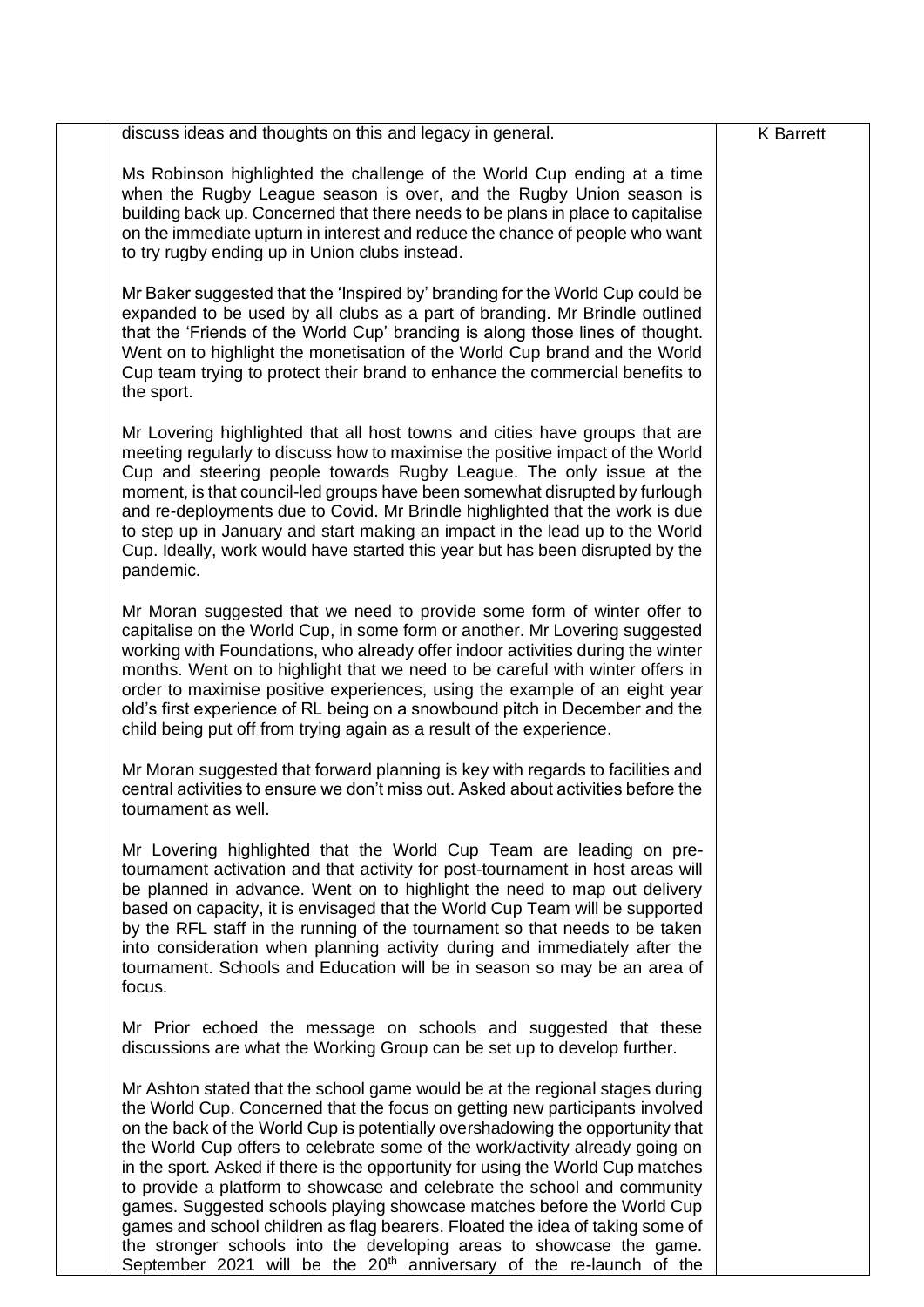|     | Champion's Schools and Mr Ashton would like to be involved in conversations<br>around celebrating the school game during the World Cup.                                                                                                                                                                                                                                                                                                                                                                                                                                                                                                                   |  |
|-----|-----------------------------------------------------------------------------------------------------------------------------------------------------------------------------------------------------------------------------------------------------------------------------------------------------------------------------------------------------------------------------------------------------------------------------------------------------------------------------------------------------------------------------------------------------------------------------------------------------------------------------------------------------------|--|
|     | Mr Lovering said that these discussions are ongoing, and the host areas are<br>exploring ways to engage as many schools as possible into the tournament.<br>Schools will be key to maximising ticket sales for the tournament. Mr Brindle<br>highlighted the work being done on a 'Welcome to Rugby League' video that<br>showcases the school game.                                                                                                                                                                                                                                                                                                      |  |
|     | Ms Lindsay stated that a member of the Netball World Cup Team has been<br>invited to the January meeting in order to share ideas and best practice on<br>this.                                                                                                                                                                                                                                                                                                                                                                                                                                                                                            |  |
| 5.0 | <b>Return to Play Update</b>                                                                                                                                                                                                                                                                                                                                                                                                                                                                                                                                                                                                                              |  |
|     | Mr Lovering briefly outlined the return to play. January is envisaged to be a<br>return to training, with February and March hosting fixtures along the lines of<br>the Autumn Activity offer, and the week after Easter being targeted as the<br>return of formal competitions. Addressed that there has been a sense of<br>moving backwards after the second lockdown due to increased Tier 3<br>restrictions and the work done internally with DCMS to ensure that some form<br>of contact training can return in the new year. The rule adaptions and new<br>regulations introduced have resulted in DCMS categorising RL as medium risk<br>activity. |  |
|     | At local level there are certain Public Health England Directors that are<br>presenting some challenges, using Lancashire FA suspending football activity<br>under pressure from said officials, against DCMS advice as an example.<br>There is a risk to us that similar decisions may affect us. We are currently<br>seeking clarification on travel restrictions and areas for the Tiers as this will<br>affect the kind of fixtures that can be offered depending on how narrowly areas<br>are interpreted. In order for Open Age competitions to run, we would require<br>areas to be out of Tier 3 restrictions, hence the post-Easter start date.  |  |
|     | Clubs are currently unable to open and there remain severe restrictions on the<br>use of changing facilities, which will inevitably affect the type and level of<br>activity that can be offered. The first couple of months of 2021 will still be the<br>'turn up, play, go home' process but will hopefully ease by Easter. Current<br>Government concerns are focussed on the off-pitch environment rather than<br>the on-field activity. The RFL are required to put protocols in place for the off-<br>field environment and ensure that there are consequences to those who fail<br>to adhere to the protocols.                                     |  |
|     | The key is to reduce and prevent incidents in the early months of the year that<br>could jeopardise the return of competitions and a semblance of normality.                                                                                                                                                                                                                                                                                                                                                                                                                                                                                              |  |
|     | Mr Moran asked where community involvement in the Challenge Cup stands<br>in 2021. Mr Lovering stated that Community Clubs have been informed that is<br>highly unlikely that they will be involved in the 2021 Challenge Cup due to the<br>timelines for such involvement and the impracticalities of delivering that in the<br>current Tier system.                                                                                                                                                                                                                                                                                                     |  |
|     | Mr Moran asked about the Community Game returning after the Professional<br>Game. Mr Lovering outlined that this was the case due to the differences                                                                                                                                                                                                                                                                                                                                                                                                                                                                                                      |  |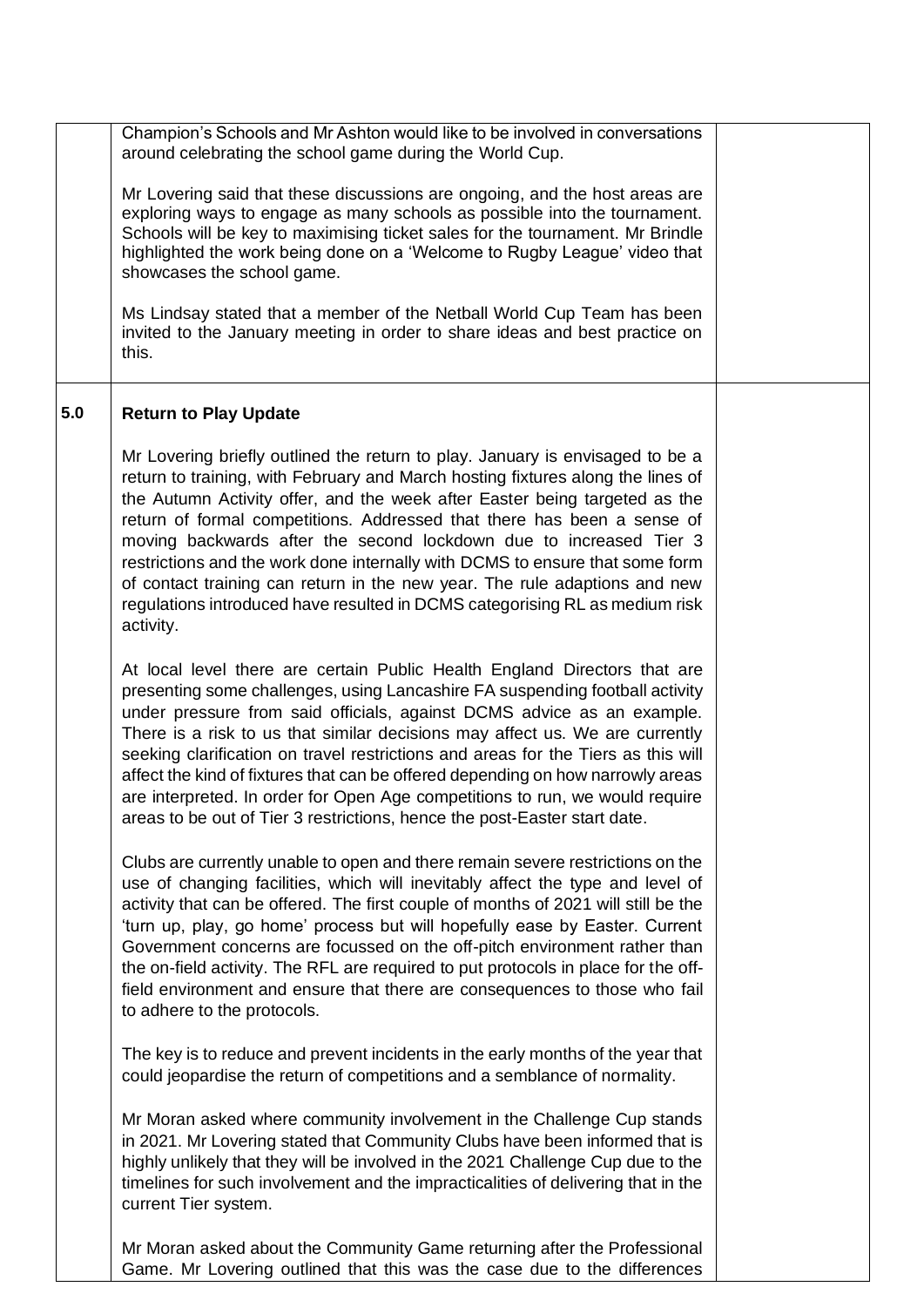|     | between sports/competitions returning under the Elite Framework and those<br>returning under the Recreational Framework. The requirements and scrutiny<br>under the Elite Framework allow for an earlier return but would not be feasible<br>for the Community Game.                                                                                                                                                                                                                                                                                                                                                                                                                                                                                                                |  |
|-----|-------------------------------------------------------------------------------------------------------------------------------------------------------------------------------------------------------------------------------------------------------------------------------------------------------------------------------------------------------------------------------------------------------------------------------------------------------------------------------------------------------------------------------------------------------------------------------------------------------------------------------------------------------------------------------------------------------------------------------------------------------------------------------------|--|
|     | Mr Hunt stated that he feels the Challenge Cup should not be a focus for<br>Community Clubs in 2021 and the focus should be on getting back to week in<br>week out rugby. Mr Lovering agrees and highlighted the later start of formal<br>competitions as being aimed at that. The later start will increase the chances<br>of fortnightly fixtures and reduce the chance of competitions being stop-start.                                                                                                                                                                                                                                                                                                                                                                         |  |
|     | Mr Prior followed on from that to suggest Leagues working together to run a<br>competition that will start later but offer a robust and competitive environment<br>in the lead up to the World Cup.                                                                                                                                                                                                                                                                                                                                                                                                                                                                                                                                                                                 |  |
|     | Ms Barrett outlined the plans for Community Rugby in 2021. Phased<br>introduction of contact training in January, followed by fortnightly friendly<br>fixtures in February (12-18 then Primary/Open Age on an alternating week<br>basis). A form will be circulated in January for clubs to opt-in to the Spring<br>Activity friendly fixtures. Interest in Spring Activity is expected to be higher<br>than the Autumn Activity as it is the usual pre-season period. There will be<br>amended activity rules and protocols in place to comply with DCMS<br>requirements and ensure that activity can happen. The registration form<br>completed by players/parents will include a declaration to acknowledge the<br>risks involved with participating in the current environment. |  |
|     | All Spring Activity fixtures will be on LeagueNet and teams will be required to<br>complete an online team sheet. There has been a change to the framework of<br>compliance that now requires breaches of the protocols to be sufficiently dealt<br>with by NGBs. As a result, there will be a mechanism in place on the online<br>team sheet for clubs and Match Officials to report any breaches of protocol.<br>These will then be followed up by the RFL.                                                                                                                                                                                                                                                                                                                       |  |
|     | Youth and Junior fixtures will be coordinated in conjunction with the Junior<br>Leagues and Open Age fixtures will be coordinated centrally, with<br>communication with the leagues on how best to do so within the Tier system.<br>It is hoped that weekly fixtures will return in April however, scenario planning<br>is in progress to map the number of rounds that could be fulfilled in a range of<br>situations in time for finishing before the World Cup. It is envisaged that some<br>of the current protocols will still be in place upon the return of formalised<br>fixtures. The oversight of these protocols upon return of formalised fixtures will<br>likely be devolved to the Leagues.                                                                           |  |
| 6.0 | <b>Financial Sustainability</b>                                                                                                                                                                                                                                                                                                                                                                                                                                                                                                                                                                                                                                                                                                                                                     |  |
|     | Ms Lindsay has been doing a lot of research and learning since the last<br>meeting and feels that we have been looking at Membership in the wrong way.<br>In recent times there has been a lot of focus on how the sport comes together<br>to help each other as well as rumours around the negotiations with Sky. Ms<br>Lindsay feels that the sport should not be beholden to anyone and should<br>strive to become self-sufficient and that is the key part of what Membership is<br>about. Not about raising X amount of revenue but about being self-sufficient                                                                                                                                                                                                                |  |

as a sport. If we get this right, we could have a very positive impact across the whole game. Almost received permission to push the scheme launch back to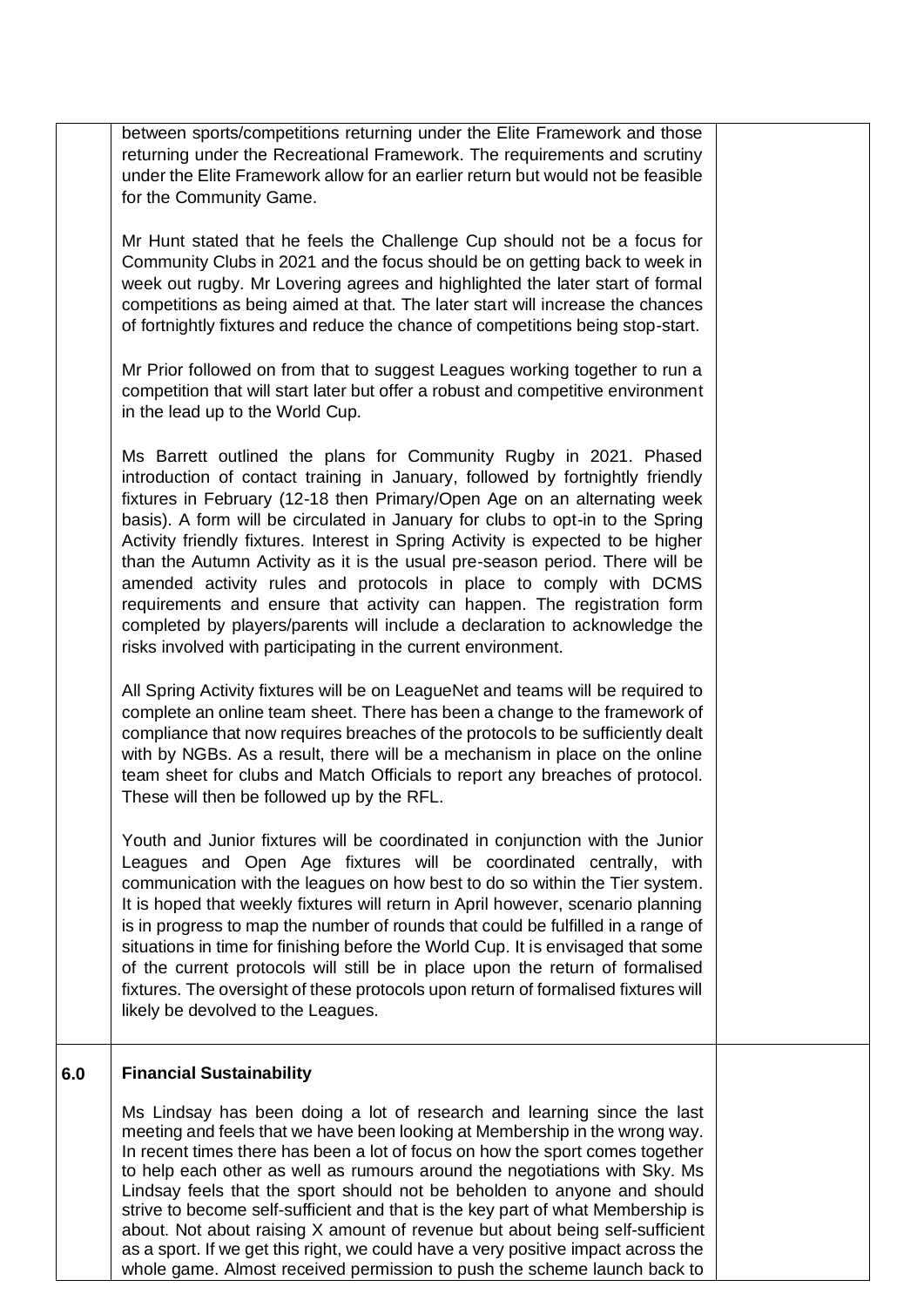2022, however, if we do push it back, we need to ensure that we launch it well and get behind it to maximise the positive impact on the sport. Spend the next six and twelve months to get things right and get everyone on board.

Mr Prior feels that if the Membership Scheme is presented and delivered in the right way, with a complete and well put together package it will receive support across the game. People understand the need to be self-sufficient, but we need to ensure that the message and package is right.

Mr Hunt highlighted the need to ensure that we have the right packages and benefits, so people feel they are getting more than they currently receive for free. Can fully get behind the idea of this scheme launching in twelve months' time. One issue that arose from the full Council meeting was regarding the funding for the women's game and expressed concerns about Women's Super League teams taking players away from Community Clubs and undermining the work they are doing.

Ms Lindsay agrees and highlights that money has always been a problem in enabling the sport to execute some of the more exciting ideas that have been proposed. If we can find new and greater sources of revenue, there is a better opportunity to push on with the ideas and help promote and grow the sport at Community level.

Mr Brindle agrees that there needs to be greater connectivity between Women's Super League and the greater women's and girls' games, and this is something currently being worked on. Suggested that the WSL was introduced to help grow the overall female game, and the increase in teams and participants since inception shows that, broadly speaking, the WSL has been a success. Accepts that there is still work to be done to further the positive impact the WSL can have on the female game as a whole.

Mr Hunt responded that with a bit more investment in the Community clubs they can be act as a great hub for developing talent. Concerned that currently, when a women's or girls' team starts to have success, they tend to lose their main talent to WSL, Championship or League 1 clubs, which essentially leads to the Community team being enveloped by the other club. Feels that, if WSL clubs invested some resources into Community Clubs, they would have a greater pool of resources to pick from, rather than selecting from the same, limited pool recurringly and limiting the ability of Community Clubs to grow. Something to consider as the Membership plan is developed.

Mr Baker asked if Ms Lindsay has come across any NGBs that have a hardship fund in place. Ms Lindsay outlined that she had not come across any and this will be something to look at in part of the planning for the Membership Scheme. There have been technical developments that suggest Membership could be paid on a monthly basis to reduce the initial cost and it could be possible to include contributions to a hardship fund – or maybe RL Cares - as part of that payment structure. From the learning gathered so far, it is felt that a Membership Scheme could have a huge, game changing impact on the sport providing the package and delivery are right. The only way to get it right is to continue to talk and to listen and to work together.

Mr Baker agrees with Ms Lindsay and feels that we need to seize the moment. Talks have been had in the past and issues raised have prevented them going further. We need to ensure we address these issues but not let them stop us any longer.

Ms Lindsay agrees and suggested the possibility of offering a voluntary Membership in 2021 to act as a soft launch and allow further input and